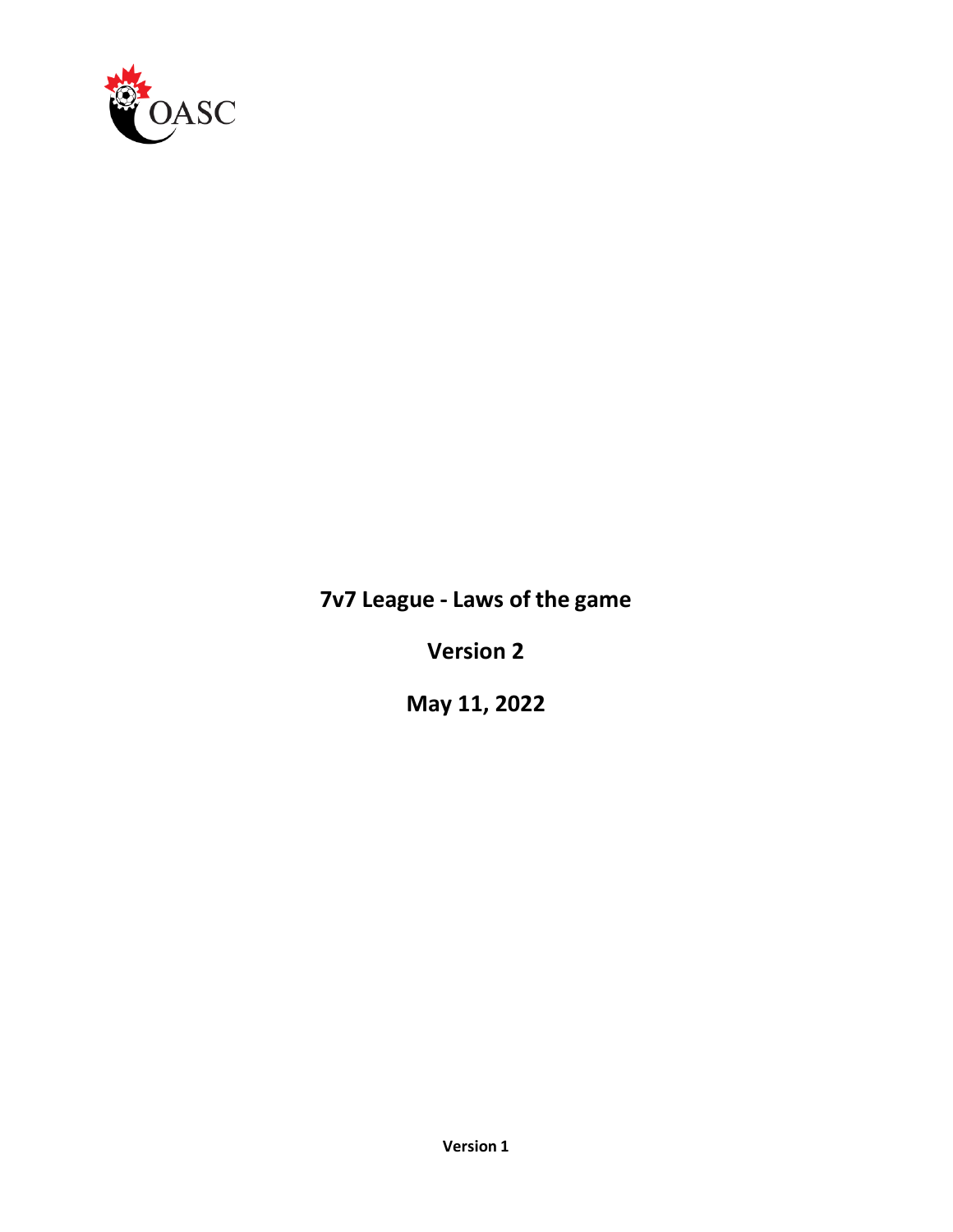

FIFA Laws of the Game will be used with the following exceptions:

## **Law 1. Equipment**

a. Shin guards must be worn by all players, with socks covering the entire shin guard.

b. Only flat soled indoor or turf boots, or multi studded outdoor boots may be worn by players participating in the OASC 7v7 League.

c. Screw-in studded boots are not permitted on the artificial turf field. Any players wearing this type of boot, will be instructed by the referee to leave the game.

d. All outfield player shirts must have numbers on them. The goalkeeper's shirt must be of a different colour to all other players in the game

e. The Home will provide a game ball to the referee prior to kick off.

f. If two teams are wearing very similar coloured shirts, it is the responsibility of the away team to change to their alternative shirts.

g. Any player who has a hard wrist or arm cast will not be permitted to play.

h. Knee braces will be permitted provided they appear safe, stable, and meet the Referees approval.

i. Players may not wear watches, jewelry. Goalkeepers may wear a soft brim hat but outfield players may not wear a hat.

j. Players may choose to wear a face mask however they are not mandatory.

## **Law 2. Kick off**

a. Each team must be ready to play at least 5 minutes before kick off

b. The home team will kick off. The away team will defend the goal closest to the road in the  $1<sup>st</sup>$ half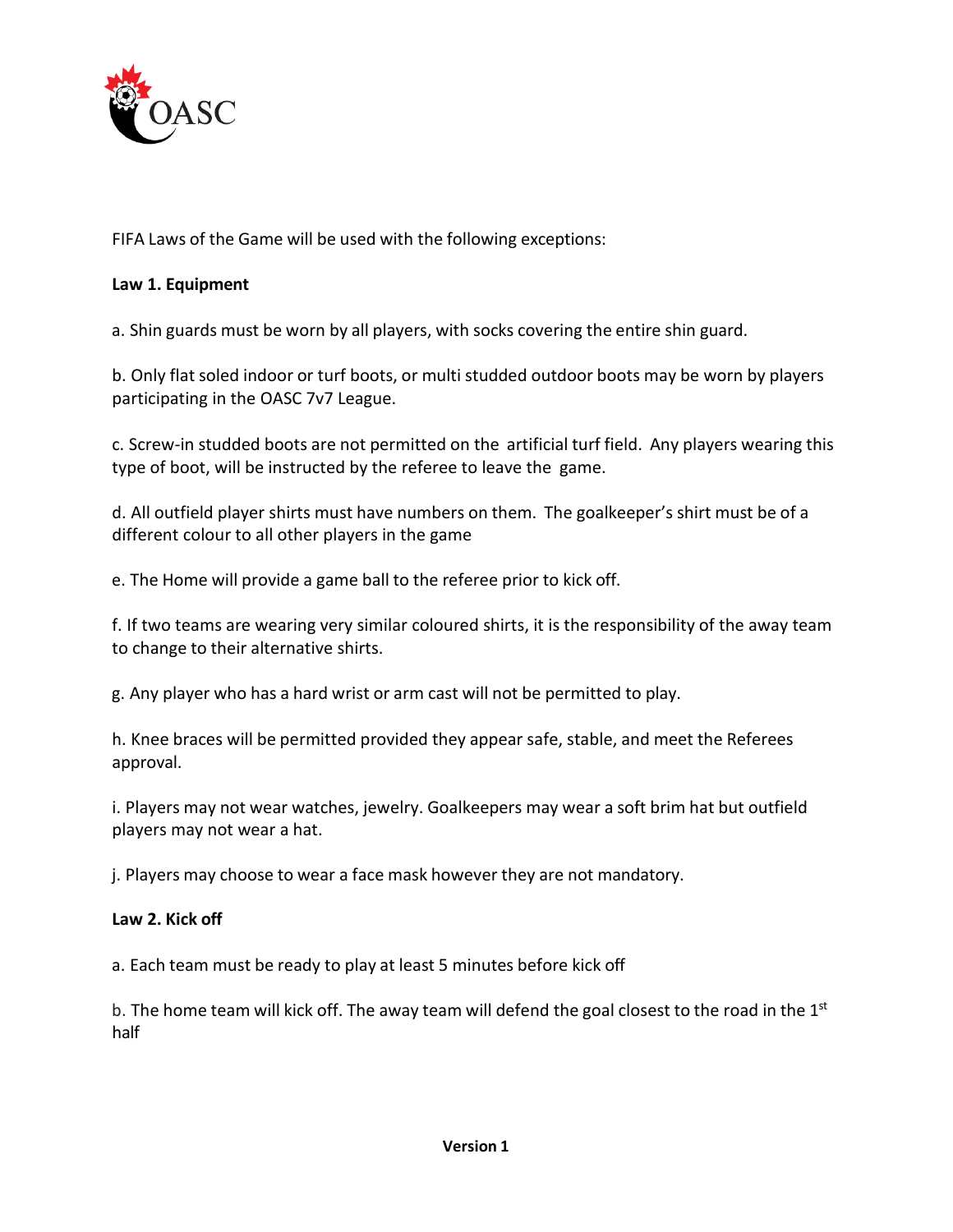

## **Law 3. Duration of game**

- a. Games will consist of 2 x 30-minute halves.
- b. Time cannot be stopped for any reason; it is running time.
- c. The half-time break will be 5 minutes in duration.

d. All teams must be ready to play at the scheduled kick-off time. If a team (or teams) is not ready to commence play at the scheduled kick-off time, or at the beginning of the second half, the Referee will start the time.

e. Any team more than 5 minutes late will forfeit the game.

f. There will be no water break in either half. However, players may leave the game for water at any time

#### **Law 4. Number of players**

a. Each game will be 7 aside (6 outfield players and 1 goalkeeper).

b. Teams are required to have a minimum of 5 players (including goalkeeper) on the field to start or continue the game.

c. If a team has too many players on the field during play, then the referee can caution any player on the team.

#### **Law 5. Substitutions**

a. Substitutions are unlimited and may take place at any time including "on the fly".

b. A player being substituted must leave the field in the general area of their own team bench.

c. Substitutes must enter the game in the general area of their own team bench.

d. An illegal substitution will result in an indirect free kick to the opponents where the ball was last played.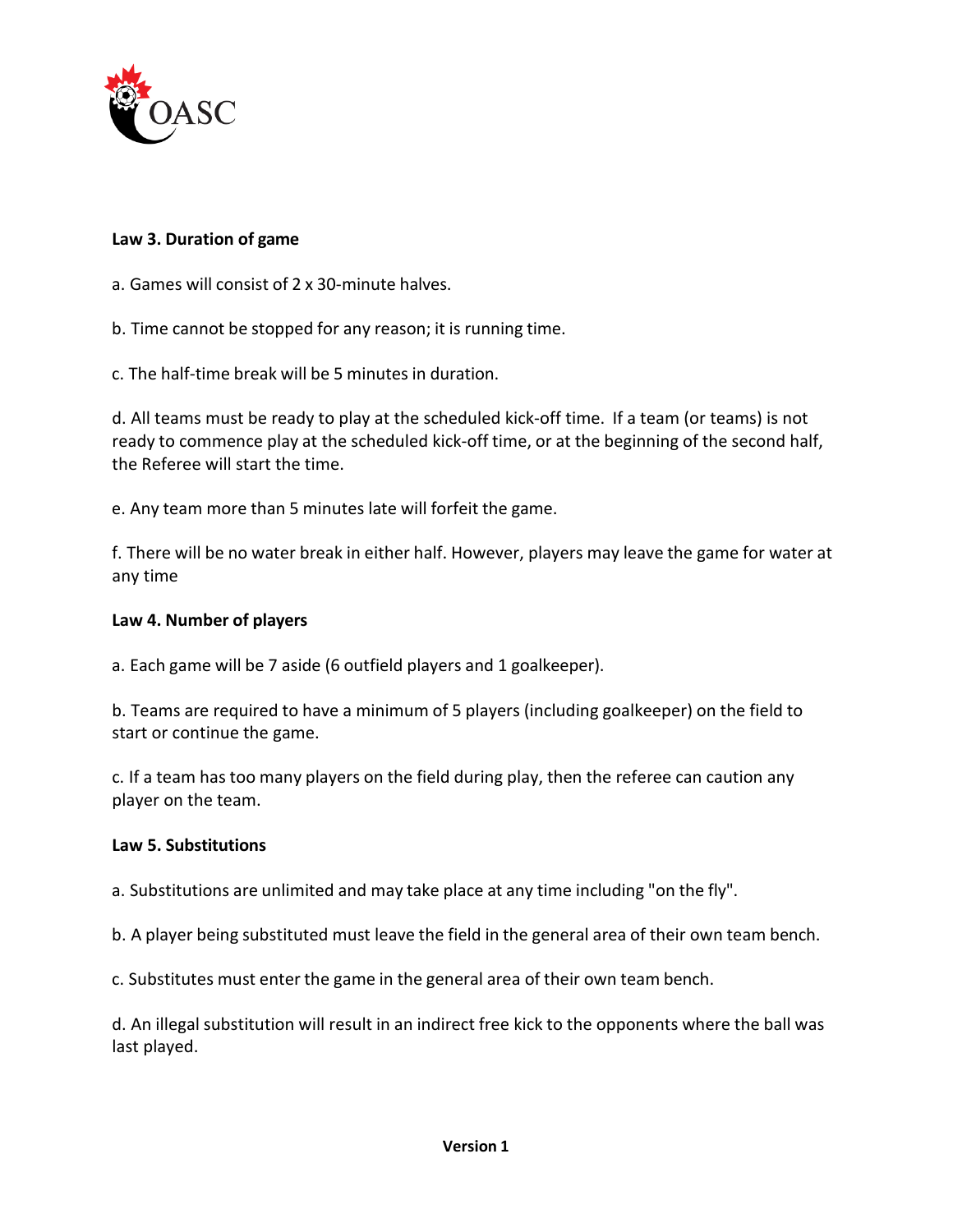

e. Repeated disregard of the substitution process could result in a caution to the offending player.

# **Law 6. Kick in's**

a. When the ball crosses the touchline, the game will restart with a kick in to the opponents of the team who last touched the ball when it was in play.

b. The kick in will be taken from the location where the ball exited the field of play. The ball must be stationary and on the touchline.

c. All opposing players must be a minimum of 5 metres from the ball at a kick in.

d. Failure to give an opponent the proper distance at a kick in can result in a caution.

e. A goalkeeper may not handle a ball that is passed to him deliberately by a team mate from a kick in.

f. The player taking the kick in cannot touch the ball a second time before another player has played the ball. If he/she does so, an indirect free kick will be awarded to the opponents.

## **Law 7. Goal kicks**

a. When the attacking team plays the ball over the goal line and a goal is not scored then the game is restarted with a goal kick.

b. Goal kicks are to be taken anywhere within the goal area.

c. All attacking players must be outside the penalty area when a goal kick situation occurs.

d. The ball is in play when it has been kicked and moves, and is not required to leave the penalty area.

e. If the goalkeeper or a defending player takes the goal kick before all attackers are obviously retreating outside of the penalty area in the referee's opinion, the ball is considered in play.

f. If the goalkeeper or a defending player takes the goal kick, and any attacker(s) are obviously not retreating outside of the penalty area in the referee's opinion, and the ball is touched first by an attacking player, play will be stopped and the goal kick shall be retaken.

#### **Version 1**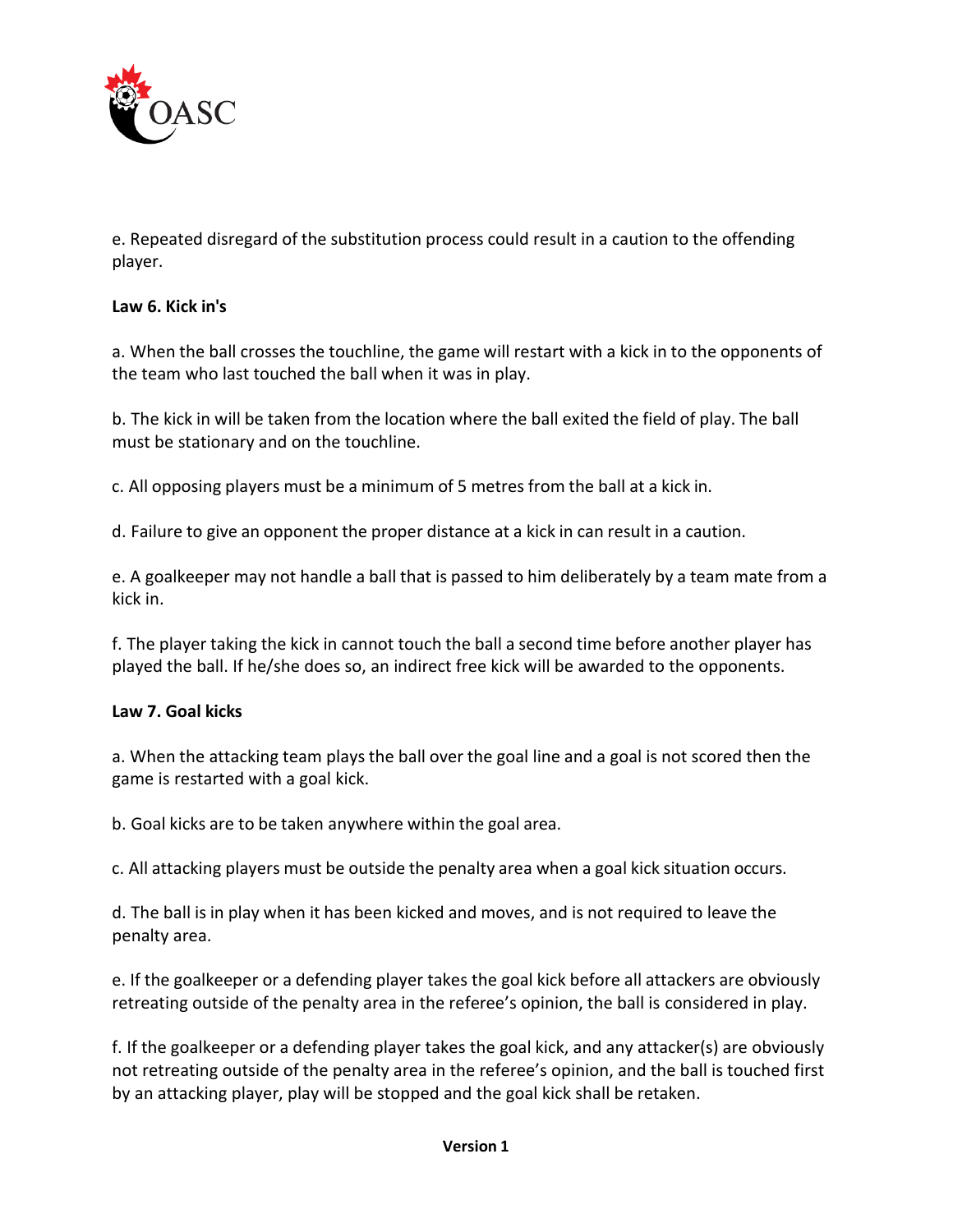

g. The kicker cannot touch the ball a second time before another player has touched the ball. If he/she does so, the attacking team is awarded an indirect free kick from the spot of the second touch.

h. A goal can be scored directly from a goal kick but only against the opposing team.

## **Law 8. Corner Kicks**

a. When the defending team plays the ball over the goal line and a goal is not scored, then the game will restart with a corner kick.

b. The player taking the corner kick cannot play the ball a second time before another player has touched the ball. If he/she does so an indirect free kick will be awarded to the opponents.

c. All opposing players must be a minimum of 5 metres from the ball at a corner kick.

## **Law 9. Goals**

a. A goal may be scored from anywhere on the field of play with the following exceptions:

i) A goal cannot be scored directly from a kick off, indirect free kick, or kick-in.

ii) Goalkeepers cannot score by throwing the ball into their opponent's net.

## **Law 10. Free kicks**

a. All free kicks outside the penalty area will be indirect free kicks.

b. Opposing players must be a minimum of 5 metres from the ball for a free kick. Outstretched legs into the 5-metre area are considered encroachment and may result in a yellow card for the guilty player.

c. Attackers must be a one-meter distance from the defensive wall. After the first verbal warning, failure to comply will result in an indirect free kick to opposing team.

d. Slide tackling is not permitted. An indirect free-kick will be awarded outside the penalty area and a penalty kick will be awarded to the opposing team when a slide tackle has occurred inside the penalty area. Sliding to save a ball from going out of play or in the goal, which does not constitute a "tackle" or endanger an opposing player in any way, is permitted.

#### **Version 1**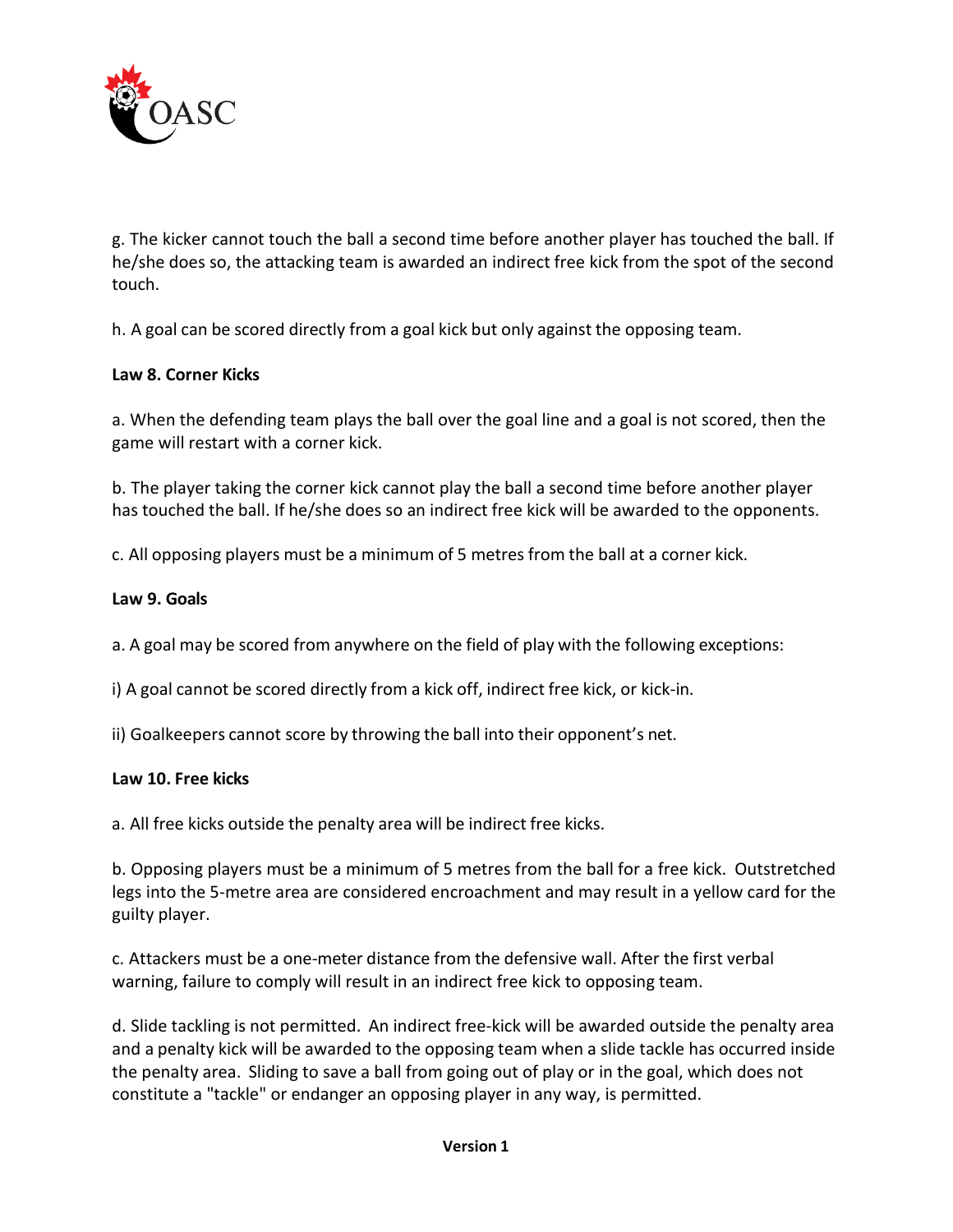

e. The drop ball requirement has been removed to reduce handling of the ball and has been converted to an indirect free kick. If the drop ball is inside the penalty area after hitting the Referee, the ball automatically goes to the Goalkeeper. The Referee leaves the ball on the ground, and the Goalkeeper picks it up.

# **Law 11. Heading the ball**

a. Heading the ball is permitted.

# **Law 12. Penalty kick**

a. A penalty kick will be awarded when a player commits an offence in his/her own penalty area that results in the award of a direct free kick.

b. All players except the kicker and goalkeeper, must be behind the ball and outside the penalty area and the penalty arc before the penalty kick is taken.

c. The ball is to be placed in the centre of the goal 8 metres from the goal line. The edge of the penalty area is 10 metres from the goal line

# **Law 13. Spitting**

a. There will be **ZERO** tolerance for spitting on or around the field of play.

b. If spitting is seen by the referee, the following procedure will be followed: If aimed and directed towards an individual the offending player will be shown a red card.

c. For all other types of spitting, if a player, substitute or team official is seen to be spitting on or around the field of play: The First incident will result in a verbal warning. The Second incident by that same person, a Yellow Card/Caution for Unsporting Behavior will be issued. If a Third incident by the same person will result in a second yellow card and therefore dismissal from the game. Coaches are responsible to ensure players are aware of the Spitting Zero Tolerance requirement, and the importance of following Covid-19 guidelines.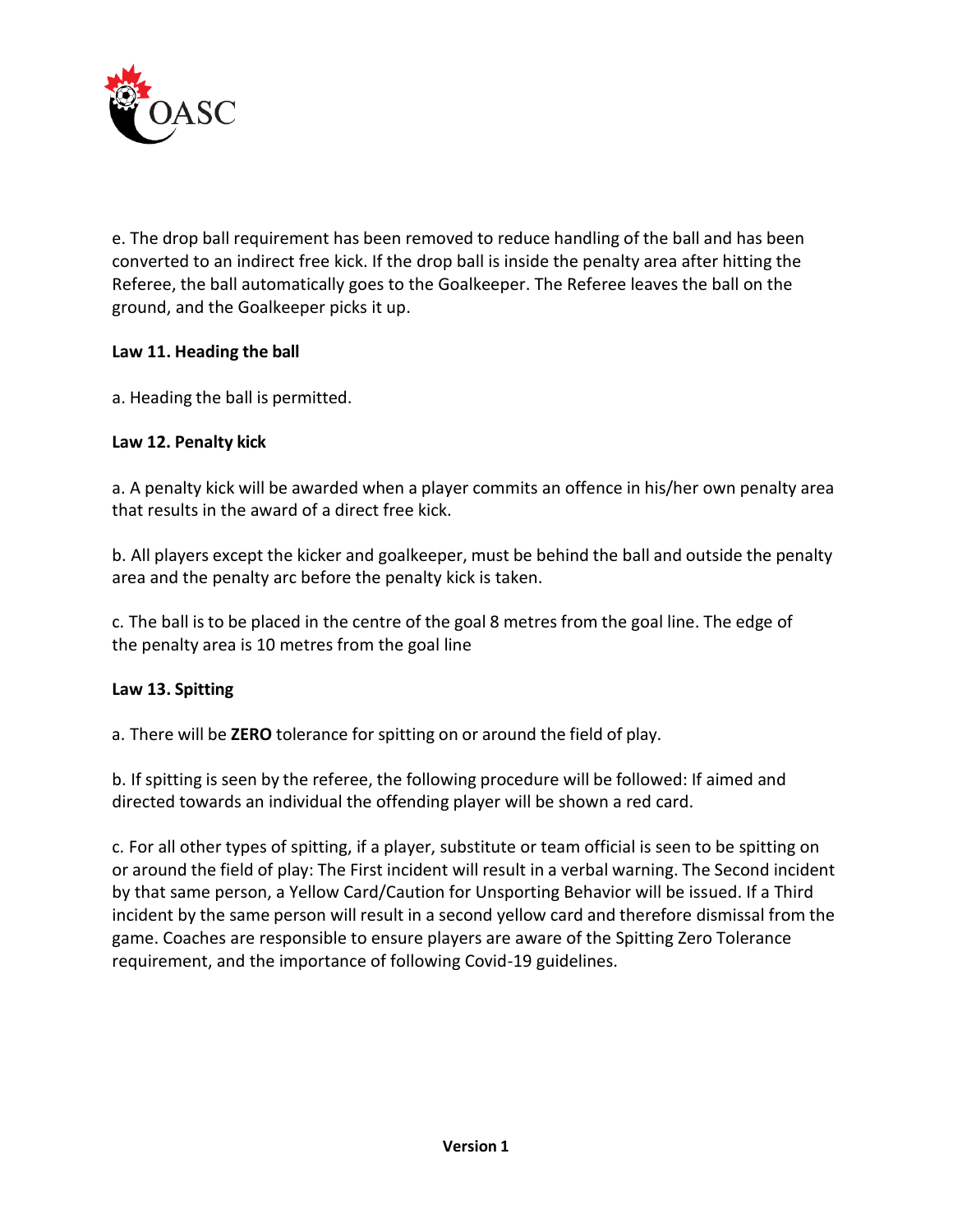

# **Law 14. Cautions**

a. A player who is cautioned will be shown a yellow card.

b. The player receiving a yellow card will leave the field for two-minutes (based on the referee's time), forcing his/her team to play shorthanded for that time. If the opposing team scores before the two minutes has expired, the penalty is considered served and the player can return to play. The Referee will signal when the two-minute penalty has been served.

c. If a defending player performs an action, which is punishable by a penalty kick and also receives a caution, he/she will leave the field of play to serve a 2-minute penalty. The twominutes will not commence until the penalty kick has been completed. If a goal is scored on the penalty kick, the two-minute penalty is considered served and the player can return to the field of play. If the penalty kick is saved or misses the goal, the two-minute penalty will commence at this time and the offender's team will play shorthanded. The Referee will signal when the twominute penalty has been served.

d. If a substitute or team official is cautioned, their team will not have to play shorthanded or serve a two-minute penalty.

e. A team who has a player shown the yellow card for leaving the field of play illegally will not have to serve a 2-minute penalty. The player is deemed off the field of play, and is now a substitute and will simply have a yellow card noted against their name.

## **Law 15. Dismissals**

a. A player who is dismissed will be shown a red card. The player must leave the vicinity of the field of play. The game will not restart until he/she has left the field of play. His/her team will play shorthanded for the remainder of the game.

b. A coach or team official who is dismissed from the game must leave the facility for the duration of the game.

c. If a player, coach or team official that has been dismissed disturbs the continuation of the game, the Referee can terminate the game immediately.

d. If a substitute or team official is dismissed, their team will not have to play shorthanded. The dismissed individual must leave the facility for the duration of the game